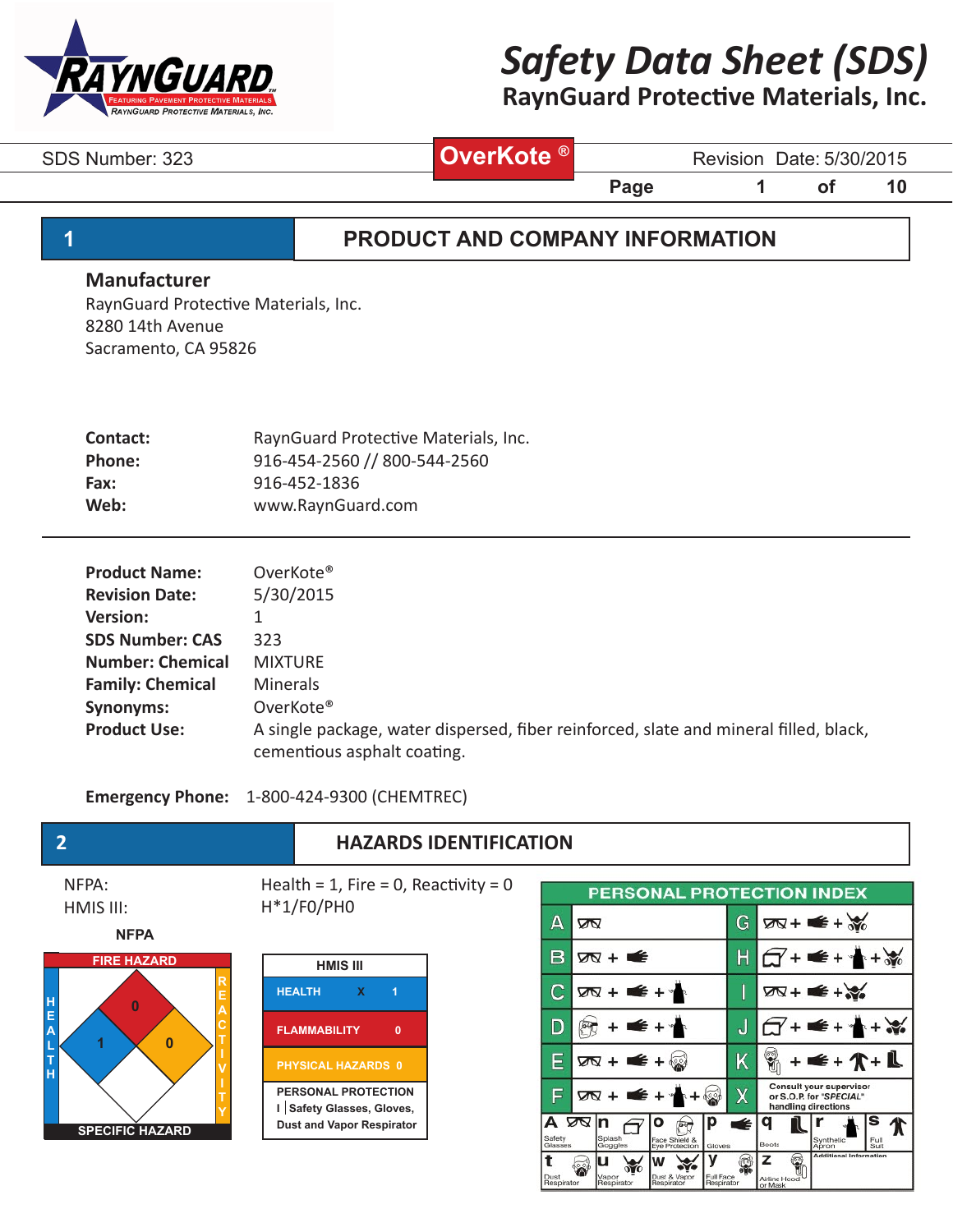

# **RaynGuard Protective Materials, Inc.**

| SDS Number: 323 | <b>Cote</b> | Date: 5/30/2015<br>Revision |  |    |    |  |
|-----------------|-------------|-----------------------------|--|----|----|--|
|                 |             | Page                        |  | Ο. | 1L |  |

#### **GHS Signal Word: DANGER**

**GHS Hazard Pictograms:**



## **GHS Classifications:**

- Health, Skin corrosion/irritation, 2
- Health, Skin sensitization, 1

Health, Serious Eye Damage/Eye Irritation, 2 B Health, Respiratory sensitization, 1

Health, Specific target organ toxicity - Single exposure, 3

Health, Carcinogenicity, 2

Health, Specific target organ toxicity - Repeated exposure, 2

#### **GHS Phrases:**

- H315 Causes skin irritation
- H317 May cause an allergic skin reaction
- H320 Causes eye irritation
- H334 May cause allergy or asthma symptoms of breathing difficulties if inhaled
- H335 May cause respiratory irritation
- H351 Suspected of causing cancer
- H373 May cause damage to organs through prolonged or repeated exposure

## **GHS Precautionary Statements:**

P260 - Do not breathe dust.

- P262 Do not get in eyes, on skin, or on clothing.
- P264 Wash skin thoroughly after handling.
- P270 Do not eat, drink or smoke when using this product.
- P271 Use only outdoors or in a well-ventilated area.

P280 - Wear protective gloves/protective clothing/eye protection/face protection.

P302+352 - IF ON SKIN: Wash with soap and water.

P304+340 - IF INHALED: Remove victim to fresh air and keep at rest in a position comfortable for breathing.

P305+351+338 - IF IN EYES: DO NOT RUB. Rinse continuously with water for several minutes.

Remove contact lenses if present and easy to do. Continue rinsing.

P312 - Call a POISON CENTER or doctor/physician if you feel unwell.

P333+313 - If skin irritation or a rash occurs: Get medical advice/attention.

P337+313 - If eye irritation persists: Get medical advice/attention.

P362 - Take off contaminated clothing and wash before reuse.

P501 - Dispose of contents/container to an approved waste disposal plant.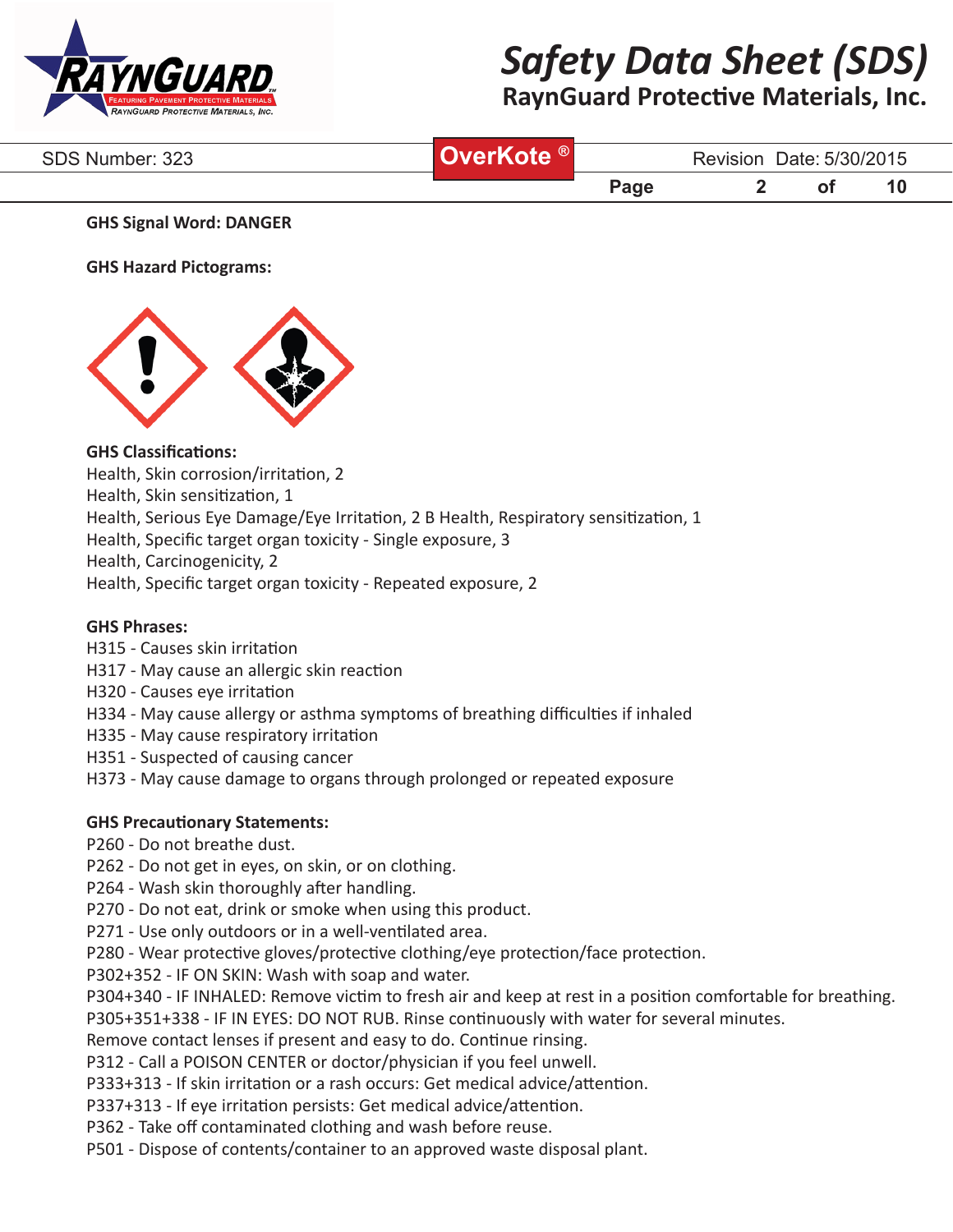

**RaynGuard Protective Materials, Inc.**

| SDS Number: 323 | ( ® ' | Revision | Date: 5/30/2015 |
|-----------------|-------|----------|-----------------|
|                 |       |          |                 |

**Page 3** of 10

## **3 COMPOSITION/INFORMATION ON INGREDIENTS**

| Ingredients:<br>$Cas$ # | Percentage I | <b>Chemical Name</b>                               |
|-------------------------|--------------|----------------------------------------------------|
| 1317-65-3               | 59-79%       | Proprietary, non-hazardous, non-regulated          |
| $8052 - 42 - 4$         | $10 - 20%$   | Asphalt                                            |
| 14808-60-7              | $10 - 20%$   | Silica, crystalline quartz                         |
| 1333-86-4               | $< 0.5\%$    | Carbon black                                       |
| 4719-04-4               | $< 0.5\%$    | 1, 3, 5-Triazine-1, 3, 5 (2H, 4H, 6H) - triethanol |
|                         |              |                                                    |

| $\boldsymbol{4}$ |                                                                                                                                                                                                                                                                                     | <b>FIRST AID MEASURES</b>                                                                                                                                                                            |  |  |  |  |  |
|------------------|-------------------------------------------------------------------------------------------------------------------------------------------------------------------------------------------------------------------------------------------------------------------------------------|------------------------------------------------------------------------------------------------------------------------------------------------------------------------------------------------------|--|--|--|--|--|
| Inhalation:      |                                                                                                                                                                                                                                                                                     | Blow nose to remove substance from nasal passages. Give oxygen or artificial respiration if needed.<br>If symptoms develop, move victim to fresh air. If symptoms persist, obtain medical attention. |  |  |  |  |  |
|                  | Skin Contact: Wipe/brush off as much chemical as possible from skin BEFORE flushing skin with water. Promptly<br>flush skin with water for at least 15 minutes to ensure all chemical is removed. If reddening and/or a<br>rash develops and/or persists, obtain medical attention. |                                                                                                                                                                                                      |  |  |  |  |  |
|                  |                                                                                                                                                                                                                                                                                     | Eye Contact: Do NOT rub eyes. Flush with large amounts of water for at least 15 minutes, lifting upper and lower<br>lids occasionally. If irritation persists, obtain medical attention.             |  |  |  |  |  |
| Ingestion:       |                                                                                                                                                                                                                                                                                     | No need for first aid is anticipated. If symptoms develop, obtain medical attention. Do NOT induce<br>vomiting unless instructed to do so by medical personnel.                                      |  |  |  |  |  |

#### **Most important symptoms and effects, both acute and delayed:**

The most important known symptoms and effects are described in the labeling (see Section 2) and/or Section 11. Prolonged inhalation of Silica, crystalline quartz may result in silicosis. Silicosis is a disabling pulmonary fibrosis characterized by fibrotic changes and miliary nodules in the lungs and may be accompanies by a dry cough, shortness of breath, emphysema, decreased chest expansion, and increased susceptibility to tuberculosis. In advanced stages, loss of appetite, pleuritic pain, and total incapacity to work may occur. Advanced silicosis may result in death due to cardiac failure or destruction of lung tissue. Silica, crystalline quartz is classified as Group 1 "Known to be carcinogenic to humans" by the IARC and "Sufficient evidence" of carcinogenicity by the NTP. The chronic health risks are associated with respiring particles of 3-4 microns over protracted periods of time. Currently, there is a limited understanding of the mechanisms of crystalline silica toxicity, including its mechanisms for lung carcinogenicity. Additional studies are needed to determine whether the cell transforming activity of quartz is related to its carcinogenic potential.

## **Indication of any immediate medical attention and special treatment needed:**

No data available.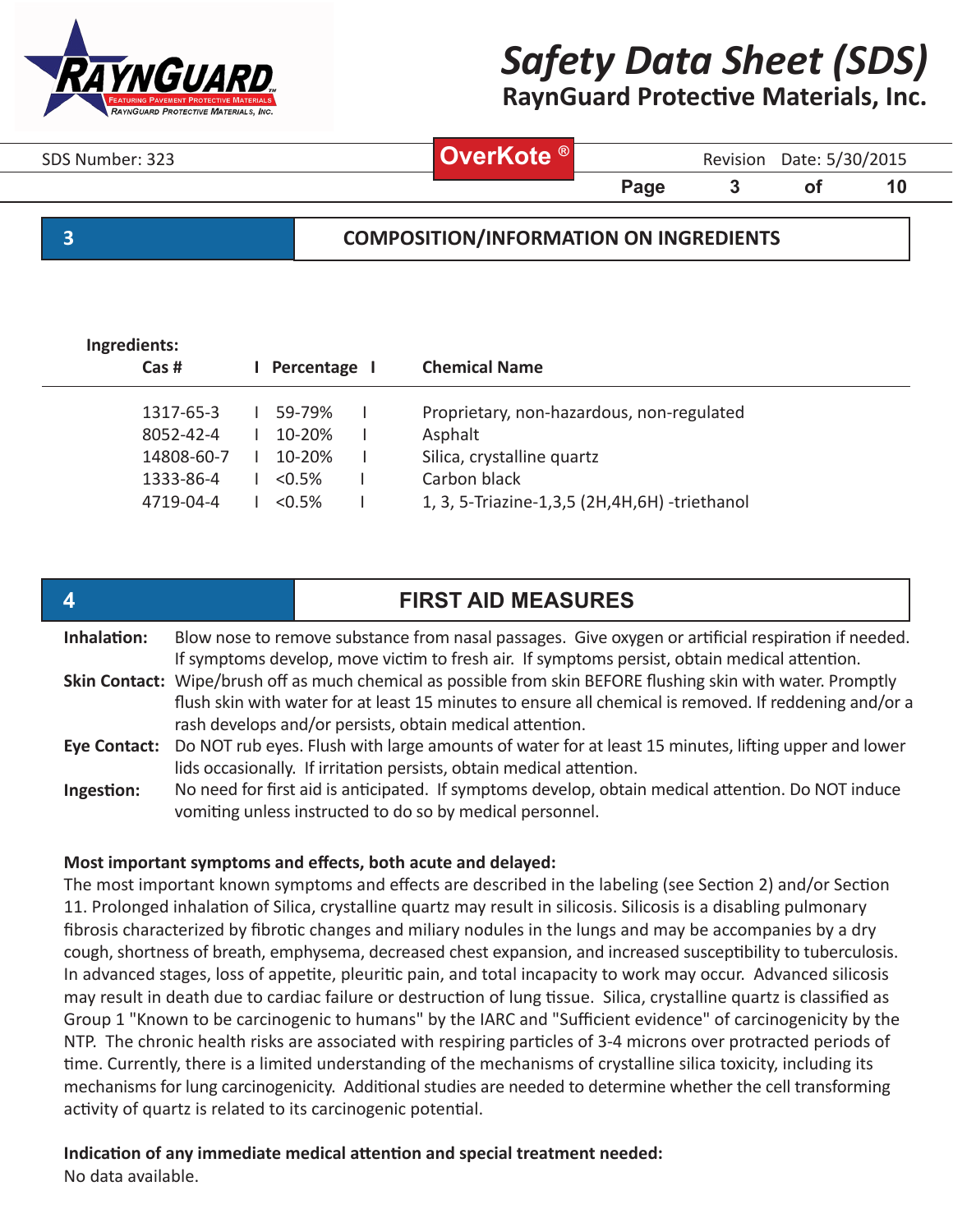

# **RaynGuard Protective Materials, Inc.**

# **OverKote ®**

SDS Number: 323 **CVerKote** Manus Revision Date: 5/30/2015

**Page 4 of 10** 

# **5 FIRE FIGHTING MEASURES**

| <b>Flammability:</b>       | Not flammable     |
|----------------------------|-------------------|
| <b>Flash Point:</b>        | DNA               |
| <b>Flash Point Method:</b> | DNA               |
| <b>Burning Rate:</b>       | No data available |
| <b>Autoignition Temp:</b>  | No data available |
| LEL:                       | DNA               |
| UEL:                       | DNA               |
|                            |                   |

## **Extinguishing Media:**

Water Spray Carbon Dioxide Alcohol-Resistant Foam

## **Special Hazards Arising From the Substance or Mixture:**

Oxides of Aluminum, Carbon, Calcium, Magnesium, Nitrogen (NOx), Sodium and Sulfur. Unburnt hydrocarbon particulate.

Trace quantities of Ammonia, Hydrogen Sulfide, Formaldehyde, and 2-aminoethanol. Temperatures above 870 °C may cause Tridymite to form.

Temperatures above 1,470 °C may cause Cristobalite to form.

## **Advice for Firefighters:**

Firefighters should wear full-face, positive-pressure respirators.

## **Further Information:**

If incinerated, may release toxic fumes.

Small quantities of Hydrogen Sulfide may be released upon heating. Use caution.

Exercise care when using water to extinguish fires, as hot asphalt products may produce steam and violent foaming. See Section 7 for more information on safe handling.

See Section 8 for more information on personal protection equipment.

See Section 13 for disposal information.

# **6 ACCIDENTAL RELEASE MEASURES**

## **Personal precautions, protective equipment and emergency procedures:**

Use personal protective equipment, including vapor respirator when handling aqueous product and dust respirator when handling dried product.

Avoid dust formation when handling dried product.

Avoid breathing dust when handling dried product.

Keep from contacting skin or eyes.

Ensure adequate ventilation.

Evacuate personnel to safe areas.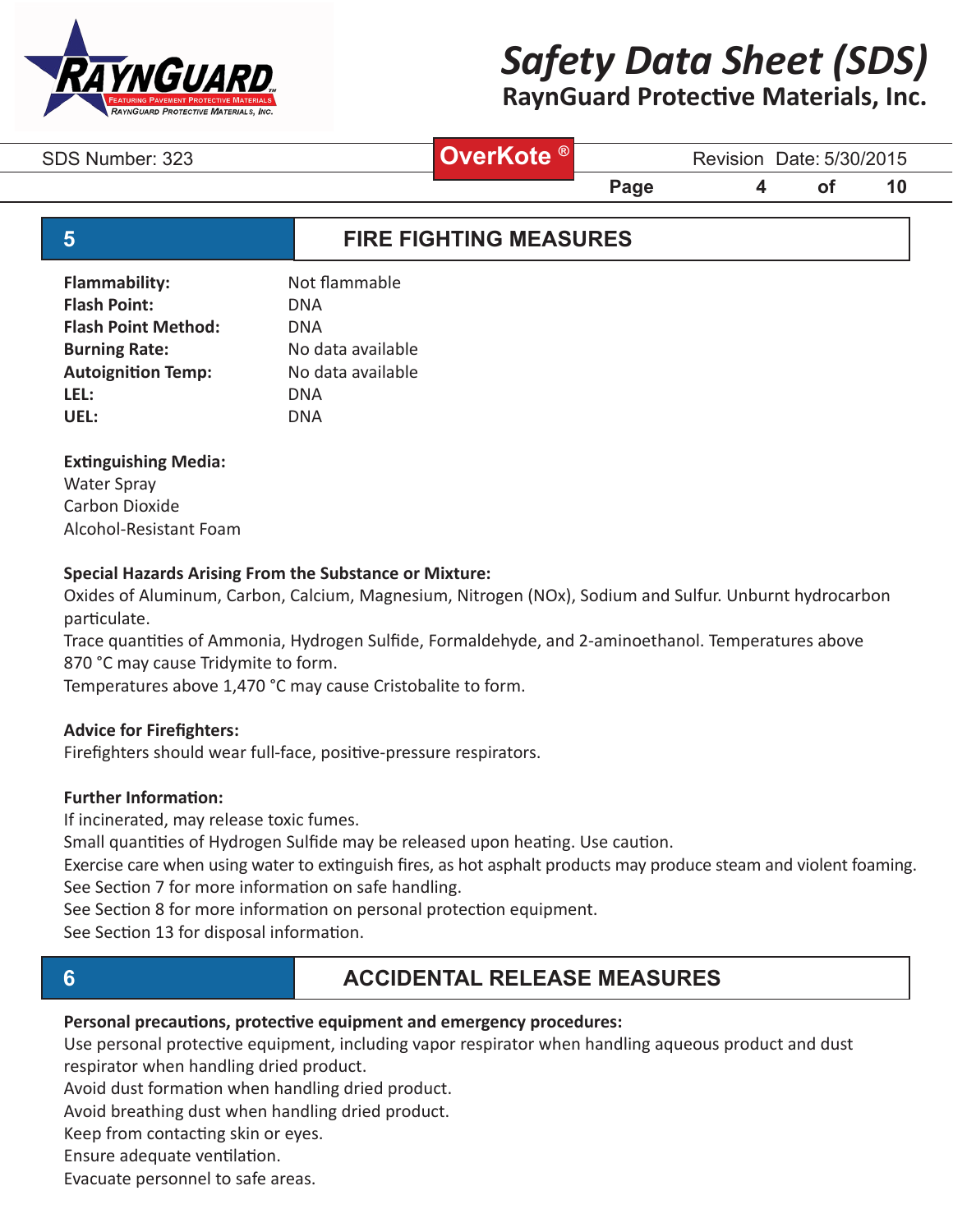

**RaynGuard Protective Materials, Inc.**

| SDS Number: 323 |      | <b>Revision</b> | Date: 5/30/2015 |        |  |
|-----------------|------|-----------------|-----------------|--------|--|
|                 | Page |                 | 01              | $\sim$ |  |

#### **Environmental precautions:**

Prevent further release (leakage/spillage) if safe to do so. Do not allow product to enter drains. Do not allow to drain to environment.

#### **Methods and materials for containments and cleaning up:**

Absorb with liquid-binding material (sand, diatomite, universal binders, sawdust).

If cleaning up dried product, sweep up, shovel or collect spilage with an electrically protected vacuum cleaner. Pick up and arrange disposal or dried product without creating dust.

Place contaminated material into suitable, closed containers for disposal. Dispose of contaminated material according to Section 13.

After spillage has been collected, area may be flushed with water or wet-brushed. Ensure adequate ventilation.

#### **Reference to other sections:**

Comply with federal, state and local regulations on reporting spills.

See Section 7 for information on safe handling.

See Section 8 for information on personal protection equipment.

See Section 13 for information on proper disposal.

| Avoid breathing vapors or mist.<br><b>Handling Precautions:</b><br>Avoid formation of dust when handling dried product.<br>Avoid breathing dust when handling dried product.<br>Avoid contact with eyes, skin, or clothing.<br>Keep containers closed when not in use.<br>Do not expose containers to open flame or excessive heat.<br>Do not puncture or drop containers.<br>Handle with care and avoid spillage on the floor.<br>Keep material out of reach of children.<br>Keep material away from incompatible materials.<br>Wash thoroughly after handling.<br>Ensure adequate ventilation. | $\overline{7}$ | <b>HANDLING AND STORAGE</b> |  |
|--------------------------------------------------------------------------------------------------------------------------------------------------------------------------------------------------------------------------------------------------------------------------------------------------------------------------------------------------------------------------------------------------------------------------------------------------------------------------------------------------------------------------------------------------------------------------------------------------|----------------|-----------------------------|--|
|                                                                                                                                                                                                                                                                                                                                                                                                                                                                                                                                                                                                  |                |                             |  |
| <b>Storage Requirements:</b><br>Keep away from heat, sparks and flames.<br>Store in a dry area.<br>Store away from strong acids, strong bases, strong oxidizing agents, strong<br>reducing agents and Hydrogen Fluoride.                                                                                                                                                                                                                                                                                                                                                                         |                |                             |  |
| 8<br><b>EXPOSURE CONTROLS/PERSONAL PROTECTION</b>                                                                                                                                                                                                                                                                                                                                                                                                                                                                                                                                                |                |                             |  |

| <b>Engineering Controls:</b> | All ventilation should be designed in accordance with OSHA standard             |
|------------------------------|---------------------------------------------------------------------------------|
|                              | (29 CFR 1910.94). Use local exhaust at filling zones and where leakage and dust |
|                              | formation is probable. Use mechanical (general) ventilation for storage areas.  |
|                              | Use appropriate ventilation as required to keep Exposure Limits in Air below    |
|                              | TLV & PEL limits.                                                               |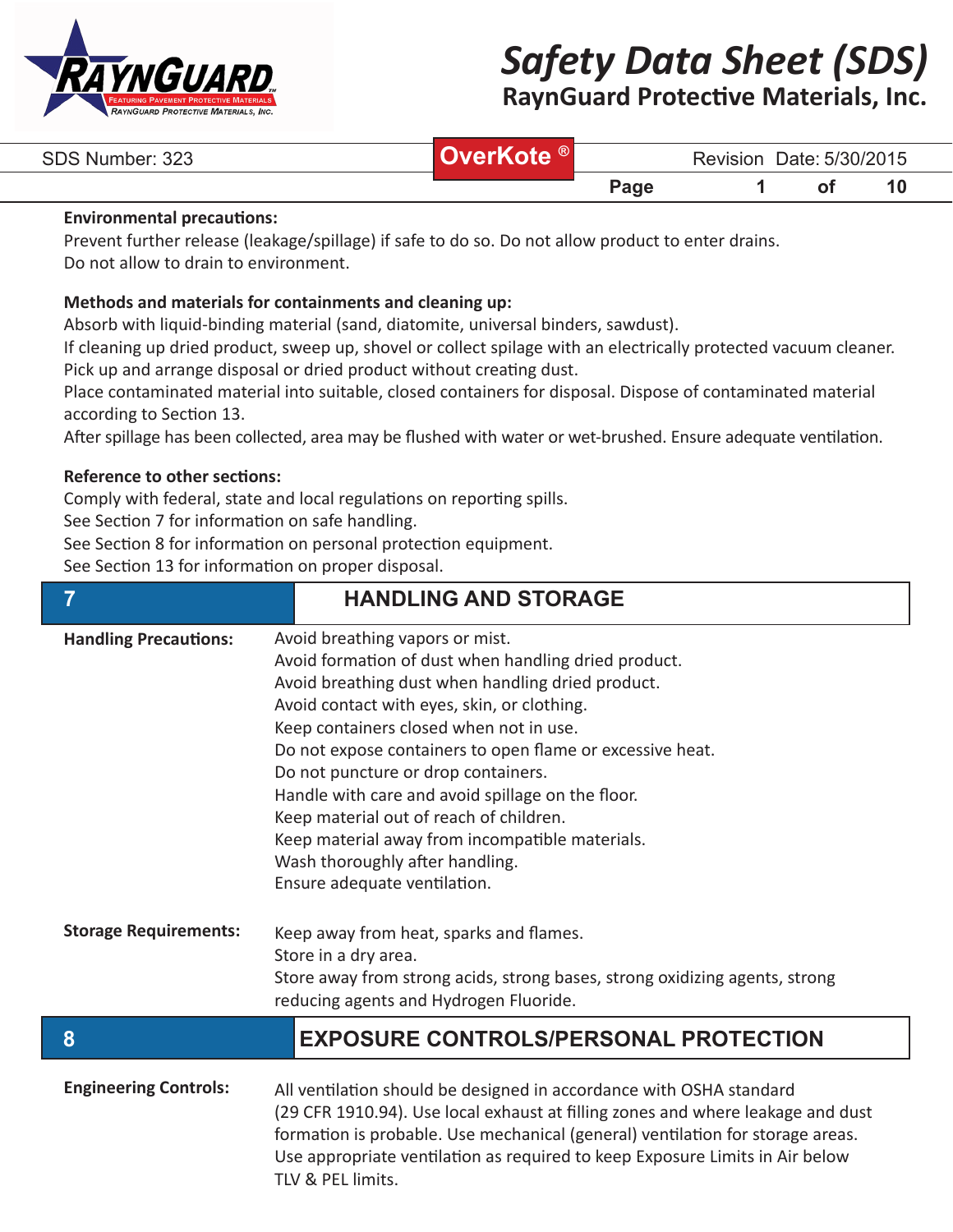

**RaynGuard Protective Materials, Inc.**

| SDS Number: 323                                                                                                                            |                                                                                                                                                                                                                                                                                                                                                                                                                                                                                                                                                                                                                                                                                  | OverKote <sup>®</sup>                                                                 |      | Revision Date: 5/30/2015 |           |    |
|--------------------------------------------------------------------------------------------------------------------------------------------|----------------------------------------------------------------------------------------------------------------------------------------------------------------------------------------------------------------------------------------------------------------------------------------------------------------------------------------------------------------------------------------------------------------------------------------------------------------------------------------------------------------------------------------------------------------------------------------------------------------------------------------------------------------------------------|---------------------------------------------------------------------------------------|------|--------------------------|-----------|----|
|                                                                                                                                            |                                                                                                                                                                                                                                                                                                                                                                                                                                                                                                                                                                                                                                                                                  |                                                                                       | Page | 6                        | <b>of</b> | 10 |
| <b>Personal Protective</b><br>Equipment:                                                                                                   | <b>Eye/Face Protection:</b><br>When using material use safety glasses, gloves and combined dust/vapor respirator<br>according to HMIS PP, I. All safety equipment should be tested and approved under<br>appropriate government standards such as NIOSH (US) or EN 166 (EU).                                                                                                                                                                                                                                                                                                                                                                                                     |                                                                                       |      |                          |           |    |
|                                                                                                                                            | <b>Skin Protection:</b><br>Handle with gloves made from water-impermeable materials. Barrier creams should<br>not be used in place of gloves. Gloves must be inspected prior to use. Use proper<br>glove removal technique (without touching glove's outer surface) to avoid skin contact.                                                                                                                                                                                                                                                                                                                                                                                       | Dispose of contaminated gloves according to applicable laws and laboratory practices. |      |                          |           |    |
|                                                                                                                                            | <b>Body Protection:</b><br>Chemically resistant gloves and safety glasses are recommended. Type of protective<br>equipment should be selected based on concentration amount and conditions of use<br>of this material.                                                                                                                                                                                                                                                                                                                                                                                                                                                           |                                                                                       |      |                          |           |    |
|                                                                                                                                            | <b>Respiratory Protection:</b><br>Use of a combined dust/vapor respirator is highly recommended. A full-face dust/<br>vapor respirator may be required as backup to engineering controls when proper<br>engineering controls are not in place to keep TLV and PEL limits below defined thresholds.<br>All respiratory equipment must either be NIOSH/MSHA-approved (under 30 CFR 11)<br>or NIOSH-approved (under 42 CFR 84).                                                                                                                                                                                                                                                     |                                                                                       |      |                          |           |    |
|                                                                                                                                            | <b>Control of environmental exposure:</b><br>Prevent leakage or spillage if safe to do so. Do not let material enter drains.                                                                                                                                                                                                                                                                                                                                                                                                                                                                                                                                                     |                                                                                       |      |                          |           |    |
| USA ACGIH (TWA/TLV): 0.025 mg/m <sup>3</sup><br>USA NIOSH (TWA/REL): 0.050 mg/m <sup>3</sup><br>Cal/OSHA (TWA/PEL): 0.10 mg/m <sup>3</sup> | Components with workplace control parameters:<br>Component(s): Asphalt; Silica, crystalline quartz; Carbon black<br>CAS No(s): 8052-42-4; 14808-60-7; 1333-86-4<br>USA OSHA (TWA/PEL, General Industry): 30 mg/m <sup>3</sup> (%SiO2+2, Total Dust, 8 hours)<br>USA OSHA (TWA/PEL, General Industry): 10 mg/m <sup>3</sup> (%SiO2+2, Respirable Fraction, 8 hours)<br>USA OSHA (TWA/PEL, General Industry): 250 mppcf* (%SiO2+5)<br>USA OSHA (TWA/PEL, Construction Industry): 250 mppcf* (%SiO2+5)<br>USA OSHA (TWA/PEL, Shipyard Employment): 250 mppcf* (%SiO2+5)<br>USA OSHA Occupational Exposure Limits Table Z-1 Limits for Air Contaminants (TWA): 3.5 mg/m <sup>3</sup> |                                                                                       |      |                          |           |    |

\*mppcf = Millions of particles per cubic foot of air

## **Biological occupational exposure limits:**

Contains no substances with biological occupational exposure limits values.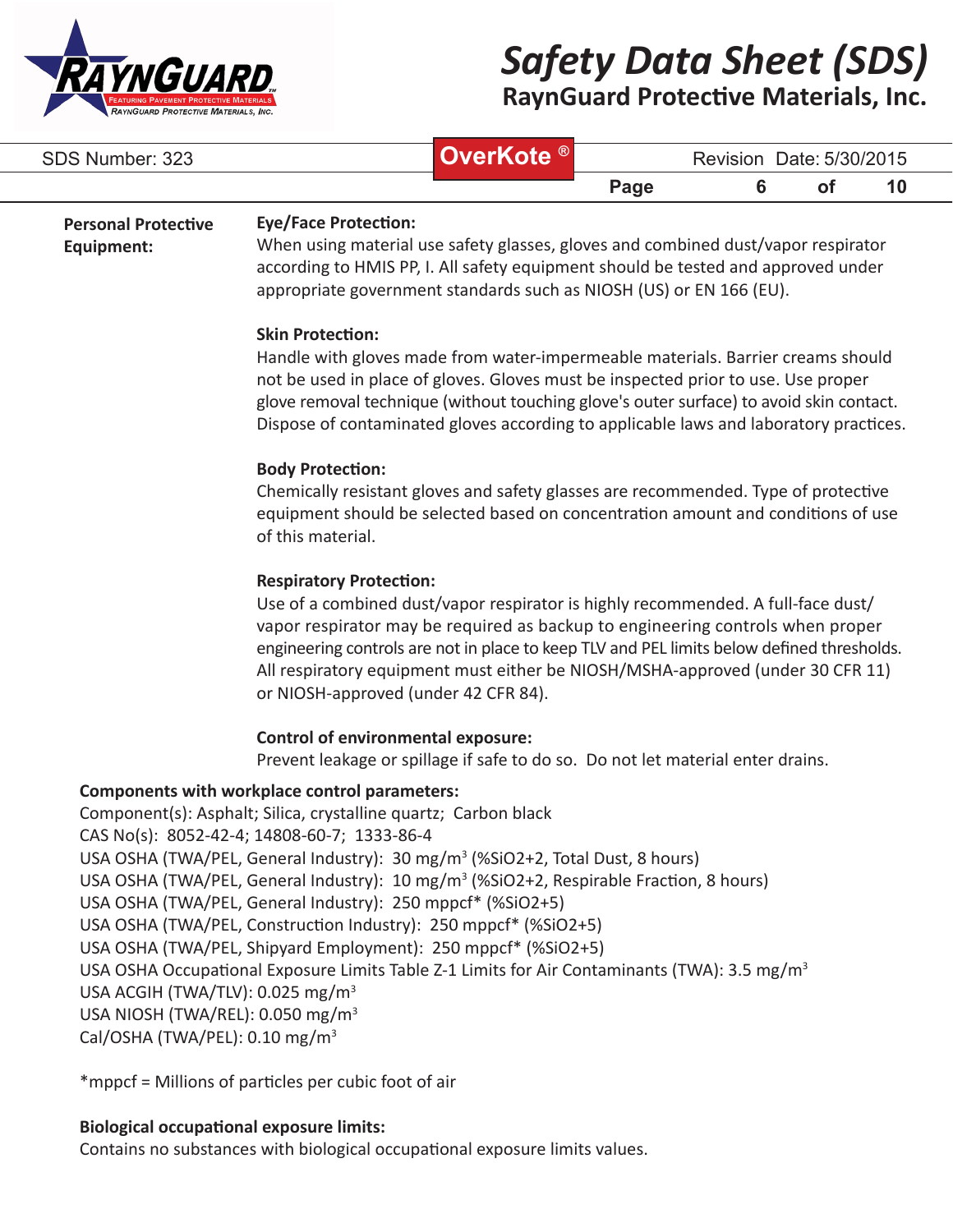

**RaynGuard Protective Materials, Inc.**

# **OverKote ®**

SDS Number: 323 **Blue Burners CoverKote** Manus Revision Date: 5/30/2015

**Page 7 of 10**

# **9 PHYSICAL AND CHEMICAL PROPERTIES**

| Appearance:                   | <b>Brown to Black Slurry</b> |              |
|-------------------------------|------------------------------|--------------|
| <b>Physical State:</b>        | Liquid                       | Odor         |
| <b>Odor Threshold:</b>        | Not determined               | <b>Mole</b>  |
| <b>Particle Size:</b>         | Not determined               | Solub        |
| <b>Spec Grav./Density:</b>    | $2.0 - 2.7$ g/ml             | Softe        |
| <b>Viscosity:</b>             | Not determined               | Perce        |
| Sat. Vap. Conc.:              | DNA                          | <b>Heat</b>  |
| <b>Boiling Point:</b>         | Not determined               | Freez        |
| <b>Flammability:</b>          | (solid, gas):                | <b>Flash</b> |
| <b>Partition Coefficient:</b> | Not flammable                | Octar        |
| <b>Vapor Pressure:</b>        | Not determined               | Vapo         |
| pH:                           | (mm Hg @ 20 °C): Water       | VOC:         |
| Evap. Rate:                   | @ 100%: 8-11                 | <b>Bulk</b>  |
| <b>Molecular Weight:</b>      | <b>DNA MIXTURE</b>           | Auto-        |
| <b>Decomp Temp:</b>           | Not determined               | UFL/I        |
|                               |                              |              |

| Odor:                                   | Asphalt            |
|-----------------------------------------|--------------------|
| <b>Molecular Formula:</b>               | <b>MIXTURF</b>     |
| Solubility:                             | Appreciable        |
| <b>Softening Point:</b>                 | Not determined     |
| <b>Percent Volatile:</b>                | $< 30\%$           |
| <b>Heat Value:</b>                      | Not determined     |
| Freezing/Melting Pt.: $0 °C$ (32 $°F$ ) |                    |
| <b>Flash Point:</b>                     | <b>DNA</b>         |
| Octanol:                                | Not determined     |
| <b>Vapor Density:</b>                   | $air = 1)$ : Water |
| VOC:                                    | < 2%               |
| <b>Bulk Density:</b>                    | Not determined     |
| <b>Auto-Ignition Temp:</b>              | Not determined     |
| UFL/LFL:                                | DNA                |

# **10 STABILITY AND REACTIVITY**

| Stability:<br><b>Conditions to Avoid:</b><br><b>Materials to Avoid:</b> | Product is stable under normal conditions.<br>Incompatibilities, flames, ignition sources.<br>Strong acids, strong bases, strong oxidizing agents, strong reducing agents and<br>Hydrogen<br>Fluoride.                                                                                         |
|-------------------------------------------------------------------------|------------------------------------------------------------------------------------------------------------------------------------------------------------------------------------------------------------------------------------------------------------------------------------------------|
| <b>Hazardous Decomposition:</b>                                         | Oxides of Aluminum, Carbon, Calcium, Magnesium, Nitrogen (NOx), Sodium and Sulfur.<br>Trace quantities of Ammonia, Hydrogen Sulfide, Formaldehyde, and 2-aminoethanol.<br>Temperatures above 870 °C may cause Tridymite to form.<br>Temperatures above 1470 °C may cause Cristobalite to form. |

**Hazardous Polymerization:** Will not occur.

# **11 TOXICOLOGICAL INFORMATION**

**Component(s):** Asphalt; Silica, crystalline quartz; Carbon black; 1,3,5-Triazine-1,3,5(2H,4H,6H)-triethanol **CAS No(s):** 8052-42-4; 14808-60-7; 1333-86-4; 4719-04-4

## **Acute Toxicity:**

LD50 Oral - Rat: 500 mg/kg LD50 Dermal - Rabbit: > 2,000 mg/kg

LC50 Inhalation - Rat: 0.371 mg/l

**Skin Corrosion/Irritation:** Causes skin irritation.

**Serious Eye Damage/Eye Irritation:** Causes eye irritation.

**Respiratory or Skin Sensation:** May cause allergic reactions in certain sensitive individuals.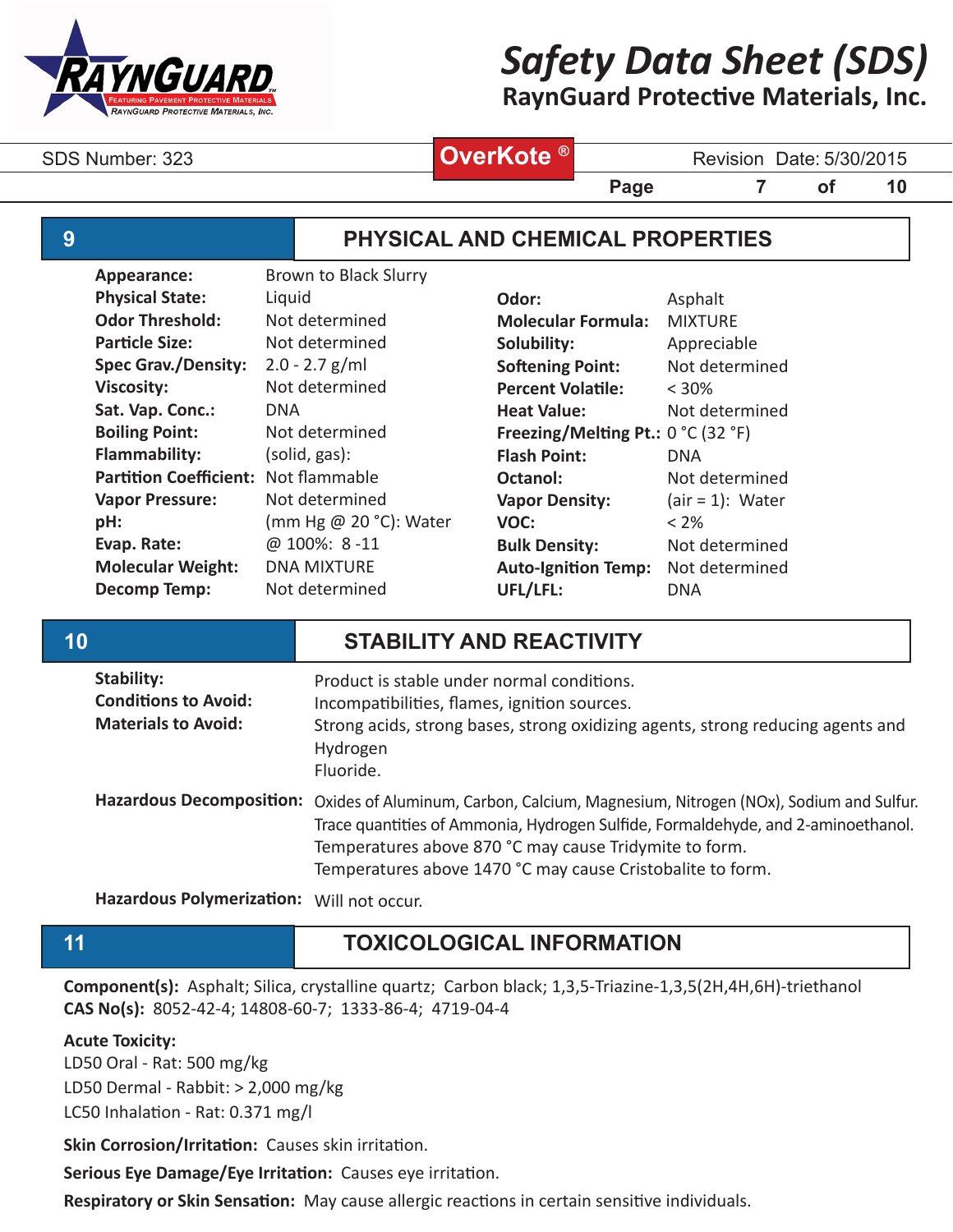

**RaynGuard Protective Materials, Inc.**

| SDS Number: 323 | <b>JverKote</b> <sup>®</sup> | Revision Date: 5/30/2015 |  |  |  |
|-----------------|------------------------------|--------------------------|--|--|--|
|                 |                              | Page                     |  |  |  |

#### **Germ Cell Mutagenicity:** No data available

**Carcinogenicity:** This product is or contains a component that is classifiable as to its carcinogenicity to humans (Silica, crystalline quartz), and two components that are classifiable as possibly carcinogenic to humans (Asphalt, Carbon black) based on their IARC, ACGIH, NTP or OSHA classifications. Limited evidence of carcinogenicity in human studies.

- **IARC:** 1 Group 1: Carcinogenic to humans (Silica, crystalline quartz); 28 Group 28: Possibly carcinogenic to humans (Asphalt, Carbon black).
- **ACGIH:** No component of this product present at levels greater than or equal to 0.1% is identified as a carcinogen or potential carcinogen by ACGIH.
- **NTP:** Known to be a human carcinogen (Silica, crystalline quartz).
- **OSHA:** No component of this product present at levels greater than or equal to 0.1% is identified as a carcinogen or potential carcinogen by OSHA.

**Reproductive Toxicity:** No data available

**Specific Target Organ Toxicity · Single Exposure:** No data available

**Specific Target Organ Toxicity · Repeated Exposure:** Inhalation - May cause damage to organs through prolonged or repeated inhalation exposure when handling dried material.

**Aspiration Hazard:** No data available

#### **Additional Information:**

Component: Asphalt; RTECS: CI9900000 Component: Silica, crystalline quartz; RTECS: VV7330000 Component: Carbon black; RTECS: FF5800000 Component: 1,3,5-Triazine-1,3,5(2H,4H,6H)-triethanol; RTECS: XZ1600000

# **12 ECOLOGICAL INFORMATION**

**Component(s):** Asphalt; Silica, crystalline quartz; Carbon black; 1,3,5-Triazine-1,3,5(2H,4H,6H)-triethanol **CAS No(s):** 8052-42-4; 14808-60-7; 1333-86-4; 4719-04-4

## **Toxicity:**

*Toxicity to fish:* LC50 - Danio rerio (Zebra Fish): 16.07 mg/l (96 h)

*Toxicity to daphnia and other aquatic invertebrates:* Static Test EC50 - Daphnia magna (Water Flea): 11.9 mg/l (24 h)

*Toxicity to algae:* Static Test EC50 - Desmodesmus subspicatus (Green Algae): 6.66 mg/l (24 h)

*Toxicity to bacteria:* EC20 - Activated Sludge: 170 mg/l (30 m)

**Persistence and Degradability:**

No data available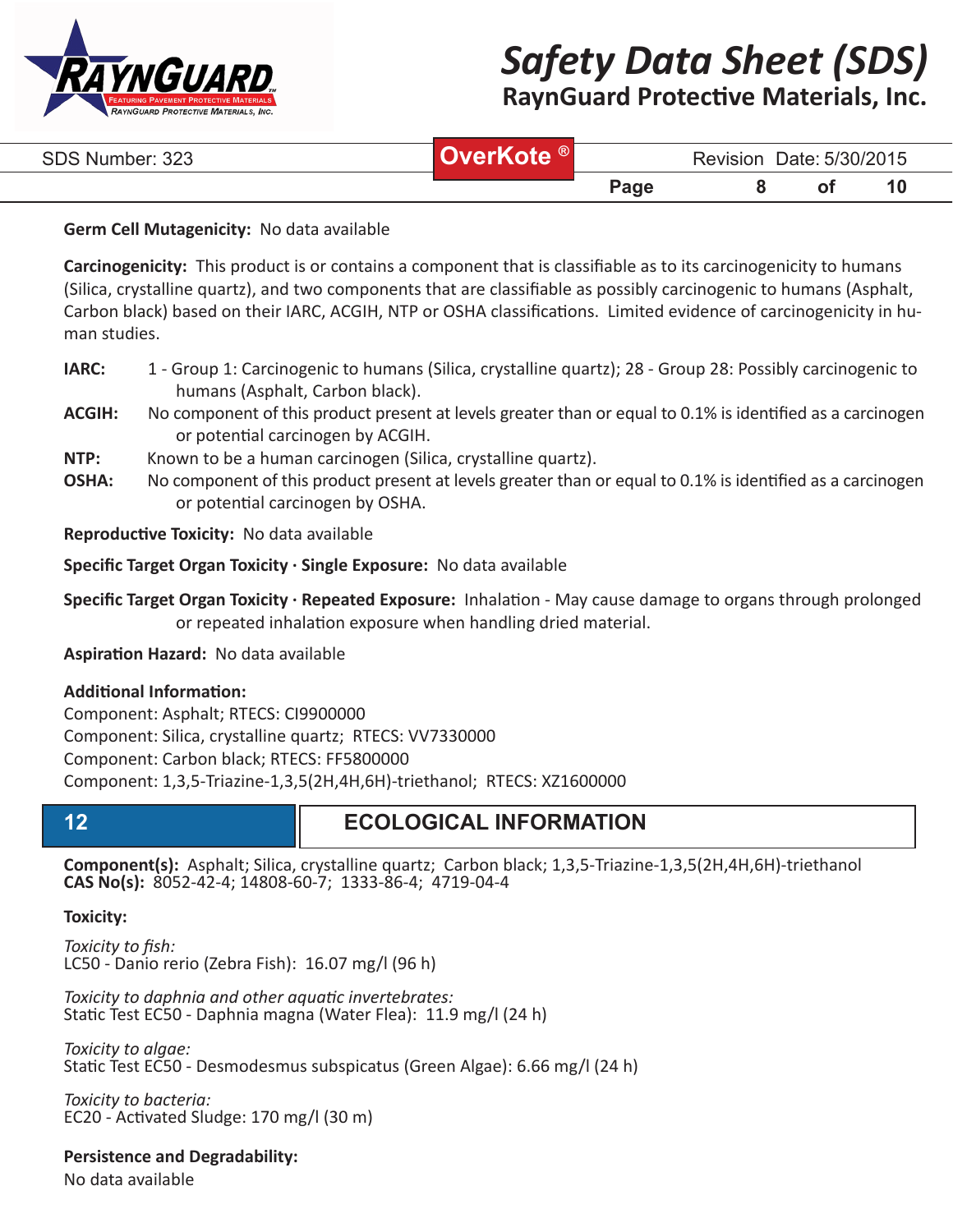

# **RaynGuard Protective Materials, Inc.**

| SDS Number: 323 | . ® | Date: 5/30/2015<br><b>Revision</b> |  |  |          |  |
|-----------------|-----|------------------------------------|--|--|----------|--|
|                 |     | $P$ age                            |  |  | $\sim$ 1 |  |

**Bioaccumulative Potential:**

No data available

#### **Mobility in Soil:** No data available

# **Results of PBT and vPvB assessment:**

Not required/conducted

## **Other Adverse Effects:**

An environmental hazard cannot be excluded in the event of unprofessional handling or disposal. Toxic to aquatic life.

# **13 DISPOSAL CONSIDERATIONS**

**Product:** Hazardous wastes shall be managed responsibly. All entities that store, transport or handle hazardous waste shall take the necessary measures to prevent risks of pollution, release into the environment or damage to people and animals. Contact a licensed professional waste disposal service to dispose of this material.

**Contaminated Packaging:** Dispose of as unused product.

# **14 TRANSPORT INFORMATION**

## **DOT (US)**

Non-Regulated, Water Based Asphalt Emulsion

#### **IMDG**

Non-Regulated, Water Based Asphalt Emulsion

#### **IATA**

Non-Regulated, Water Based Asphalt Emulsion

# **15 REGULATORY INFORMATION**

## **COMPONENT / (CAS/PERC) / CODES**

\*Asphalt (8052424 10-20%) MASS, NJHS, NRC, PA, PROP65, SARA311/312, TSCA, TXAIR

\*Silica, crystalline quartz (14808607 10-20%) MASS, NJHS, NRC, OSHAWAC, PA, PROP65, SARA311/312, TSCA, TXAIR

\*Carbon black (1333864 <0.5%) MASS, NJHS, OSHAWAC, PA, PROP65, SARA311/312, TSCA, TXAIR

\*1,3,5-Triazine-1,3,5(2H,4H,6H)-triethanol (4719044 <0.5%) MASS, NJHS, PA, SARA311/312, TSCA